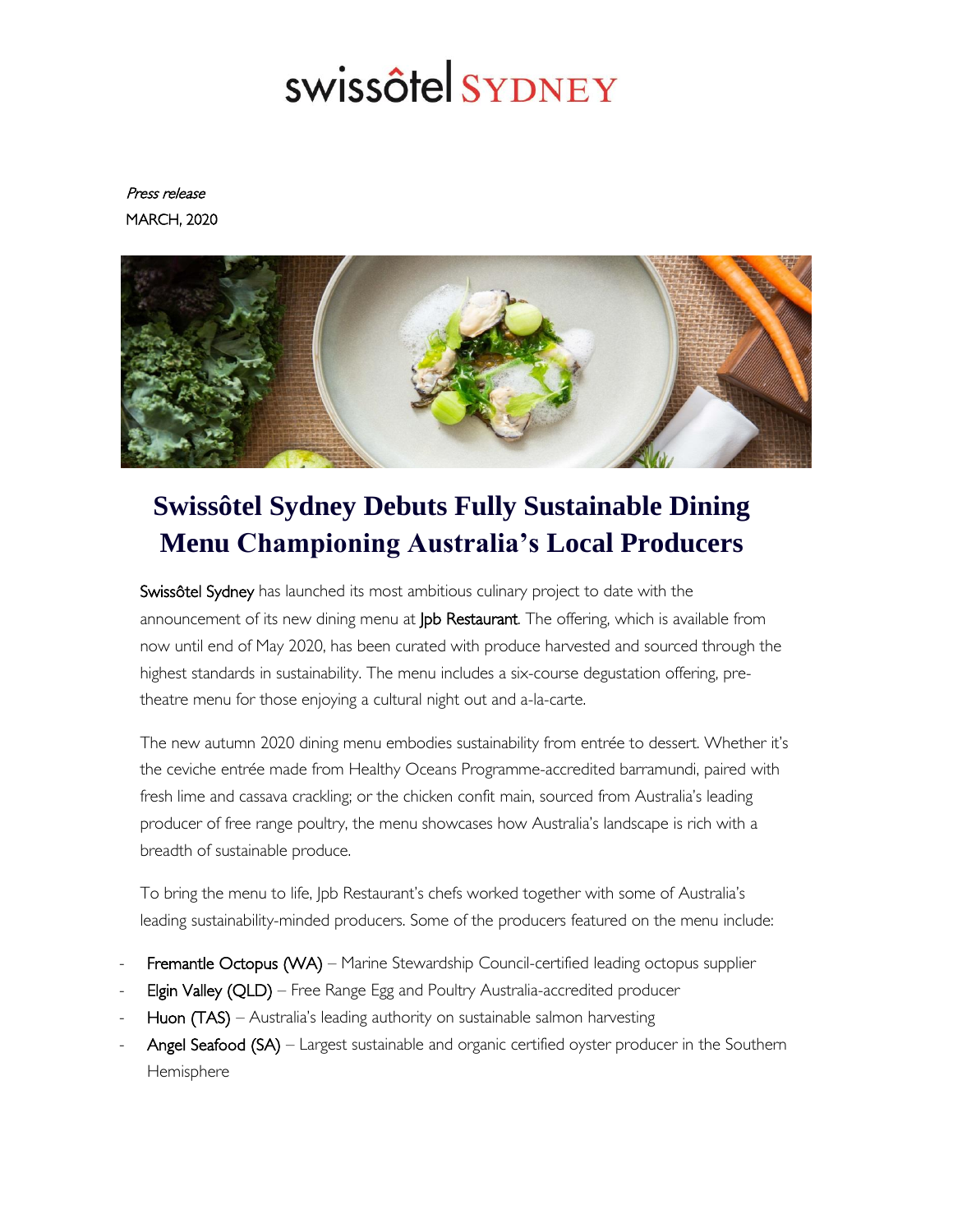# swissôtel SYDNEY

Explaining the concept behind the menu, Executive Chef Paul Clune says: "Creating a menu utilising only sustainably sourced and harvested produce is not an easy feat. However our mission is to adhere to our philosophy on sustainability to the highest standards."

Along with vitality and craftsmanship, sustainability is one of Swissôtel's core values. For example: one area where this is very evident is the rooftop beehive – the source of the hotel's honey. Every vegetable, fruit, grain and protein on the new autumn menu is harvested with the highest of ethical standards.

One highlight dish receiving wide praise is the Salmon and Grilled Prawn – a dish that stems from the classic Shrimp & Grits found in the American South. It's prepared with creamy polenta, baby zucchini, crispy purple kale and Creole-inspired Étouffée sauce. Recent guests of Jpb were unified in praise of the dish and its combination of flavours.

Describing the salmon and prawn combination, Executive Chef Paul says: "The complementing ingredients allow the succulent Tasmanian farmed salmon and Queensland Black Tiger prawns to maintain centre stage. Collectively, the menu is a culinary experience made possible by our exceptional producers. I look forward to sharing it with guests this season."

The autumn sustainable menu is available every Tuesday to Saturday for dinner at Jpb restaurant, located on level 8 of Swissôtel Sydney. The menu is complimented by a selection of Australian wines from NASAA-certified winery Lark Hill, one of the Greater Canberra region's original wineries.

### Restaurant Details:

Open Tuesdays – Saturdays, 17.30 – 22.00 Reservations – T: 02 9238 8888 | E: [jpb.sydney@swissotel.com](mailto:jpb.sydney@swissotel.com) | W: swissotelsydney.com.au/jpb

### Links:

[Full menu with details on producers](http://bit.ly/2PsdWn2)

### **Images**

ENDS